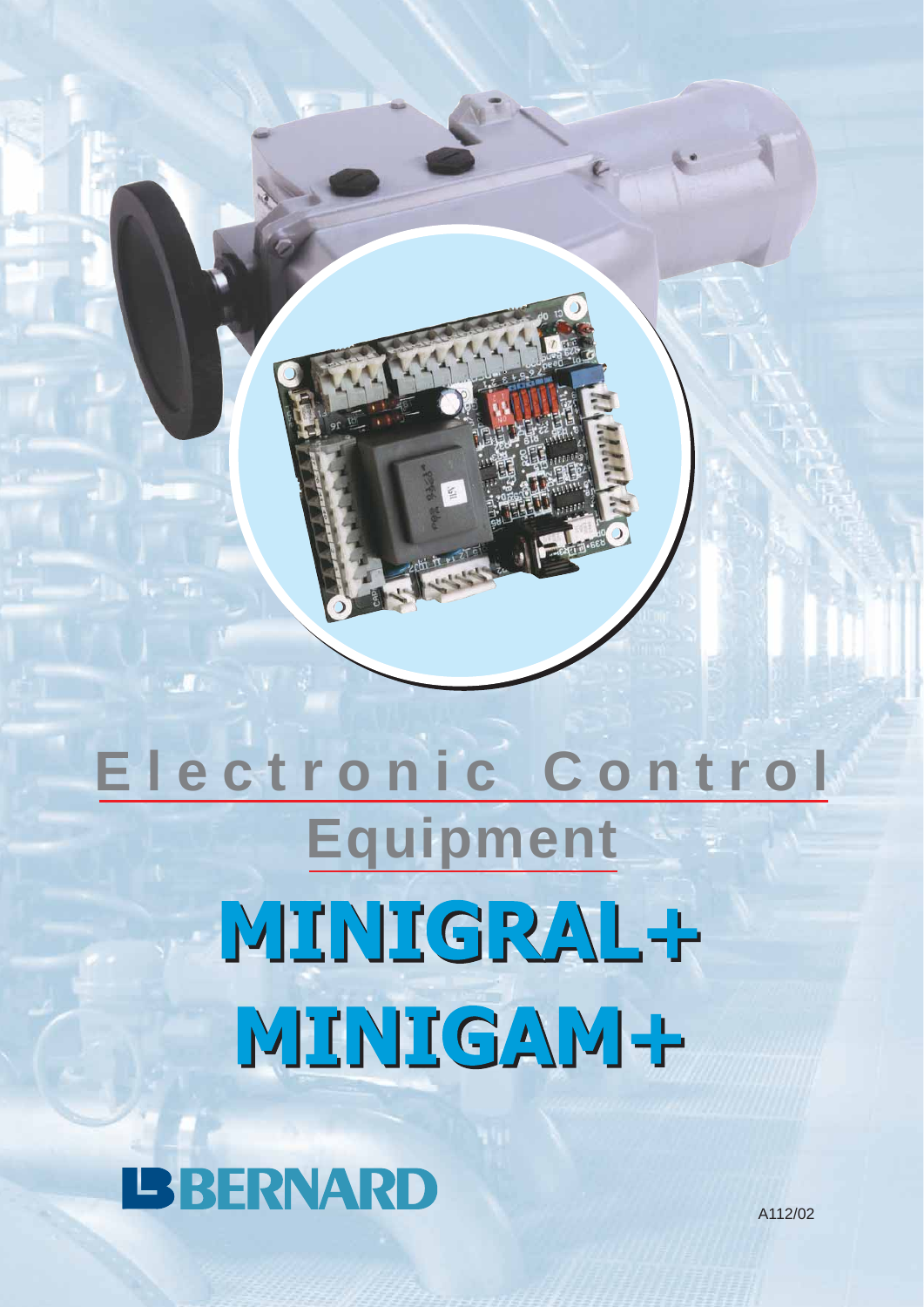### General presentation

The **MINIGAM / MINIGRAL** electronic boards have been designed to control low power single phase **BERNARD** actuators.

This new board has the possibility to control actuators with torque switches, both for **On/Off** and **Class III** modulating application, without a local control.

This board is available in 2 versions : a simple On/Off commands version, named **MINIGRAL+**, and an analog command version, named **MINIGAM+**.

Those boards are designed to equip single phase actuators (115/230 V - 50Hz/60Hz), with small motors (power less than 300 W) and are located inside the main housing of the actuator, **without any additional box.**

### <sup>2</sup> Options

#### **• Fault monitoring relay**

A fault monitoring relay detects all malfunctions or unavailability and communicates this information remotely. The relay is normally energized and reset in case of fault.

The detected faults are:

- **Power supply failure**
- **Blown fuse**
- **Thermal motor protection tripped**
- **Torque limit switch tripped**

### Technical specifications

- Complete solid state power control integrated in the electronic board.
- Terminals with cage clamp of 2,5 mm<sup>2</sup> cross section.
- Temperature acceptance -20°C to +70°C.

Standard features are :

- Stop on travel limit switches,
- **Stop on torque limit switches (memorizes** actions of the torque) when applicable,
- Selection to close Clockwise or Counter clockwise.

It offers the advantage of a compact product with simplified wiring : **4 wires are sufficient** for basic operating.

The actuator status are shown by **LEDS** on the electronic board : Green LED for Open command, Red LED for Close command and Yellow LED when a torque switch is tripped.

Contact rating specification 8 A 250 Vac; 8 A 125 Vac; 8 A 30 Vdc

- **Supply for a heater**
- Remote position signal, with a poten**tiometer, for MINIGRAL+ (always included with MINIGAM+)**

- Control board fuse protected
- **Thermal motor protection**

L. BERNARD 4 rue d'arsonval - BP 91 - 95505 GONESSE. France Tel. +33.1.34.07.71.00 - Fax +33.1.34.07.71.01 E-mail : mail@bernard-actuators.com - Internet . http://www.bernard-actuators.com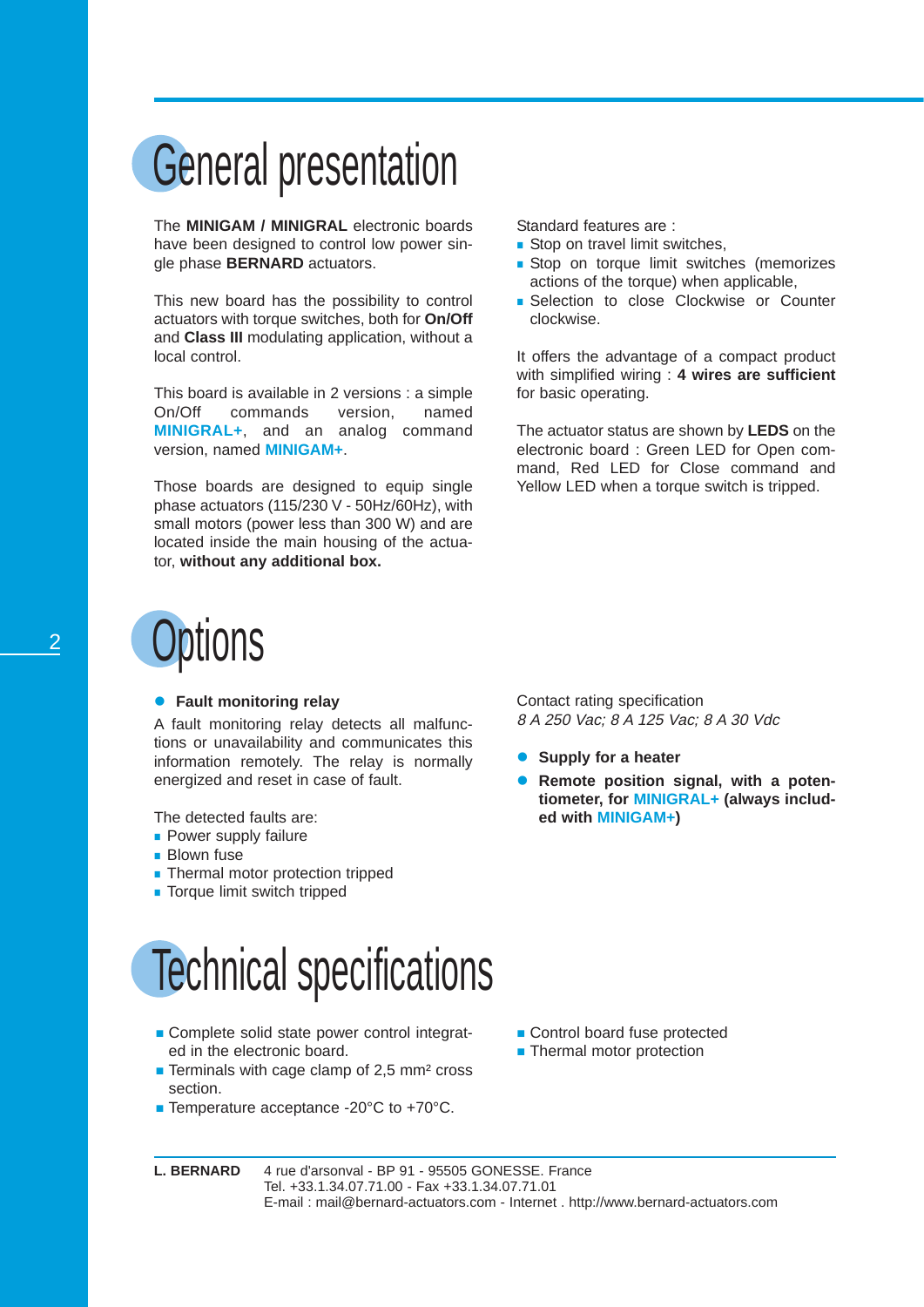## MINIGRAL+

The **MINIGRAL+** is designed for the ON/OFF command of actuators. It can be installed inside both On/Off and Class III modulating actuators.

It allows you to command and supply power with only 4 wires :

- 2 for single phase power
- 1 for open command
- **1** 1 for close command

The On-Off commands are fully isolated with optocoupler. They are not self-holding, so the actuator continues to function as long as the signal is maintained and it stops when released.

#### **MINIGRAL+ specifications**

- On/Off or Class III applications
- Current command

| 230 V AC | $12 \text{ mA}$ |
|----------|-----------------|
| 115 V AC | 6 mA            |



Standard wiring diagram : **S59700/00** : actuator with torque limit device **S59750/00** : actuator without torque limit device

#### MINIGAM+

The **MINIGAM+** is designed for the analog command of actuators. It can be installed inside Class III modulating actuators.

In combination with a potentiometer, **MINIGAM+** allows an accurate positioning (<2%), with a settable dead band. The input signal can be :

- 4-20 mA standard configuration<br>■ 0-20 mA configuration by switch
- $\bullet$  0-20 mA configuration by switch  $\bullet$  0-10 V configuration by switch
- configuration by switch

**MINIGAM+** offers a position signal that is in accordance with the input signal. Both signals are connected to a common potential.

#### **MINIGAM+ specifications**

- **Class III applications**
- **Position sensor by precision potentiometer**
- **Positioning precision better than 2%**

|  | Input impedance |
|--|-----------------|
|--|-----------------|

| 4-20 mA   | $260 \Omega$  |
|-----------|---------------|
| $0-20$ mA | 260 $\Omega$  |
| $0 - 10V$ | 10 K $\Omega$ |



**Position signal load** 

| 4-20 mA   | 300 Ohm max. |
|-----------|--------------|
| $0-20$ mA | 300 Ohm max. |
| $0 - 10V$ | 5 kOhm min.  |

- Standard wiring diagram :
	- **S56700/00** : actuator with torque limit device **S56750/00** : actuator without torque limit device